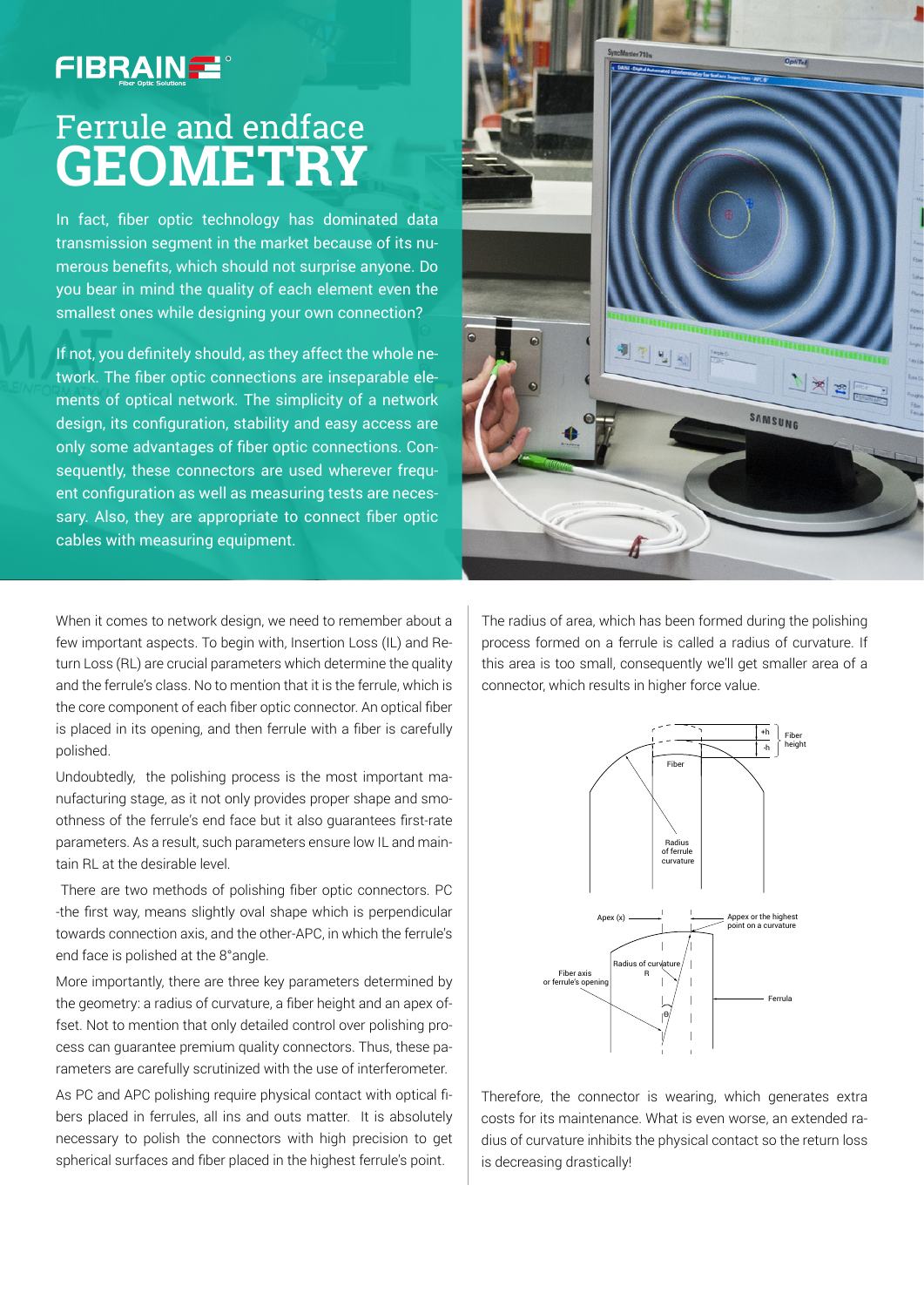The apex offset defines the distance between the highest point of the polished ferrule's end face and fiber's axis. The best premium quality connectors have offset at zero level, where the highest point covers itself with a fiber's axis.



If the value of this parameter exceeds the norms, it will result in shorter work longevity and significantly lower connector's stability!

Is it really worth buying a connector from a supplier who does not have necessary equipment to verify these parameters? At the end, our network will pay the price for neglecting this decision.

Primary parameter is the fiber's height as it determines the fiber's length which stands beyond a fiber or it is embedded in a ferrule. The consequences of improper and inaccurate polishing process are poor quality connectors with inadequate transmission parameters. And to make matters even worse, too long polishing process badly affects Return Losses (RL) which are then completely unacceptable. In a polished connector there is an effect called "cut the fiber" which creates air gap, thus the values of back reflection are undesirably low. However, when the polishing process is too short it also has negative consequences like high values of forces during putting connectors together, which get fiber to step back. After that, we can examine whether it would be worthwhile to buy cheap patchcords? You should deeply consider whether only apparent savings guarantee successful network connection. Certainly, only experienced producers are able to deliver highest quality connectors.

The normalized values and their ranges are presented below in table 1(PN-EN-61755-3-1 & PN-EN-61755-3-2),

| <b>Parameter</b>           | <b>Values for PC connectors</b> |            | <b>Values for APC connectors</b> |            | <b>Unit</b> |
|----------------------------|---------------------------------|------------|----------------------------------|------------|-------------|
|                            | min                             | <b>max</b> | min                              | <b>max</b> |             |
| <b>Radius of curvature</b> |                                 | 30         | 5                                | 12         | [mm]        |
| Appex shift                | $^{(1)}$                        | 50         | 0                                | 50         | [µm]        |
| <b>Fiber height</b>        | $-100$                          | 100        | $-100$                           | 100        | [nm]        |

*Tab.1. Normalized values of ferrule endface geometry*